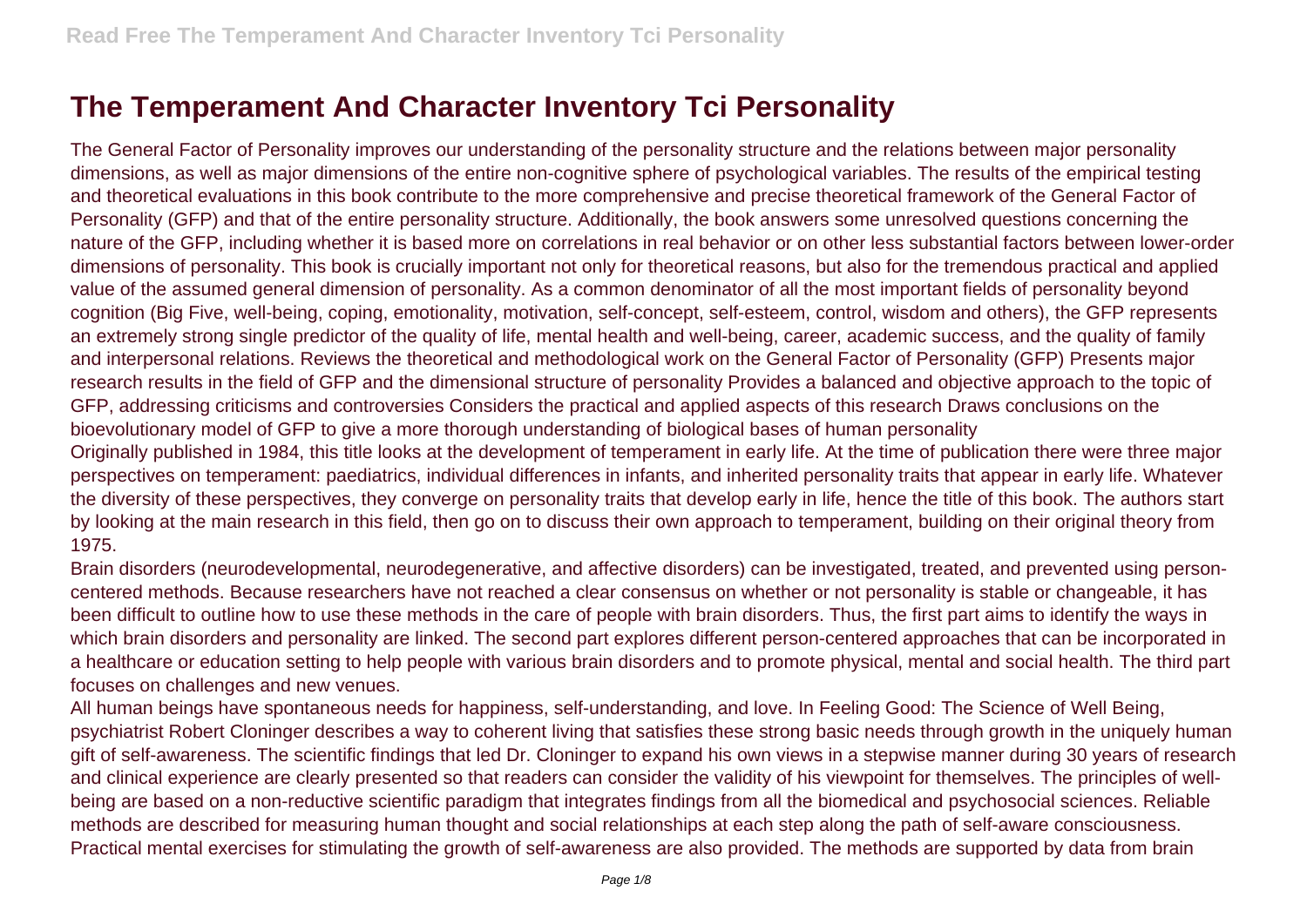imaging, genetics of personality, and longitudinal biopsychosocial studies. Feeling Good: The Science of Well-Being will be of value to anyone involved in the sciences of the mind or the treatment of mental disorders. It will also interest theologians, philosophers, social scientists, and lay readers because it provides contemporary scientific concepts and language for addressing the perennial human questions about being, knowledge, and conduct.

An overview of the latest in research and development of affective disorders. General principles, specific problems and settings are covered. The contributors take both a theoretical and practical approach to the origin and course of affective disorders.

The Temperament and Character Inventory (TCI)A Guide to Its Development and UseThe Temperament and Character Inventory (TCI)A Guide to Its Development and UseEncyclopedia of Personality and Individual DifferencesSpringer

Objectives: Previous studies have shown that season of birth is one of the environmental variables and affects personality. The purpose of this study was to investigate the relationship between season of birth and personality in Korean college students.Methods: A total of 2962 college students were included. The subjects were assessed with the Temperament and Character Inventory(TCI) and the Korean version of the Patient Health Questionnaire-9 (PHQ-9) for depressive symptoms, temperament, and personality traits. One-way ANOVA and linear regression analysis were used for statistical analysis.Results: Men born in spring had lower novelty seeking (NS) (P = 0.018, P = 0.03) than men born in autumn and winter. In the case of spring, men decreased the propensity for extravagance vs reserve (NS3) ( $u03b2 = -0.91$ ,  $p =$ 0.001). When men were born in autumn and winter, they increased disorientation vs regimentation (NS4) tendency (autumn: u03b2 = 0.76, p  $= 0.04$ , winter: u03b2 = 0.056, p = 0.043). Discussion: In this study, we examined the effects of season of birth on personality, especially the relationship between season of birth and Novelty Seeking of Temperament and Character Inventory(TCI). In the Temperament and Character Inventory(TCI) scale, Novelty Seeking (NS) is associated with bipolar disorder, dependency disorder, and antisocial personality disorder. Further research is needed on season of birth, personality and mental illness.

Character can be defined as self-aware knowledge that helps the individual to set goals, values and ethical principles (Cloninger, 2004). This meta-cognitive dimension of human personality involves 'Theory of Mind', and is positively related to measures of well-being, mental health, and constructive behavior patterns. Research from at least three different fields, cultural (Shweder, Much, Mahapatra & Park, 1997), personality (Cloninger, 2004), and social psychology (Abele & Wojcizke, 2007) suggest that character can be organized along three broad principles: agency, which is related to the autonomy and the fulfillment and enhancement of the self; communion, which is related to engagement in the protection and relations to others such as families, companies or nations; and spirituality, which is related to the human ability to transcend the self and find and interconnection with all life and appreciation of the whole world around us (Haidt, 2006; Cloninger, 2013). Using the Temperament and Character Inventory (Cloninger, Svrakic & Przybeck, 1993) researchers have found that agentic (i.e., Self-directedness) and communal (i.e., Cooperativeness) values are associated to high levels of happiness, psychological well-being, and less violent behavior. Moreover, low Self-directedness and Cooperativeness is recurrent among individuals with all types of mental health problems, such as, depression, schizophrenia, anxiety disorder, autism spectrum disorders, attention deficit/hyperactivity disorder and etcetera. Spirituality, in coherence with agency and communion, guides the individual to seek self-realization in harmony with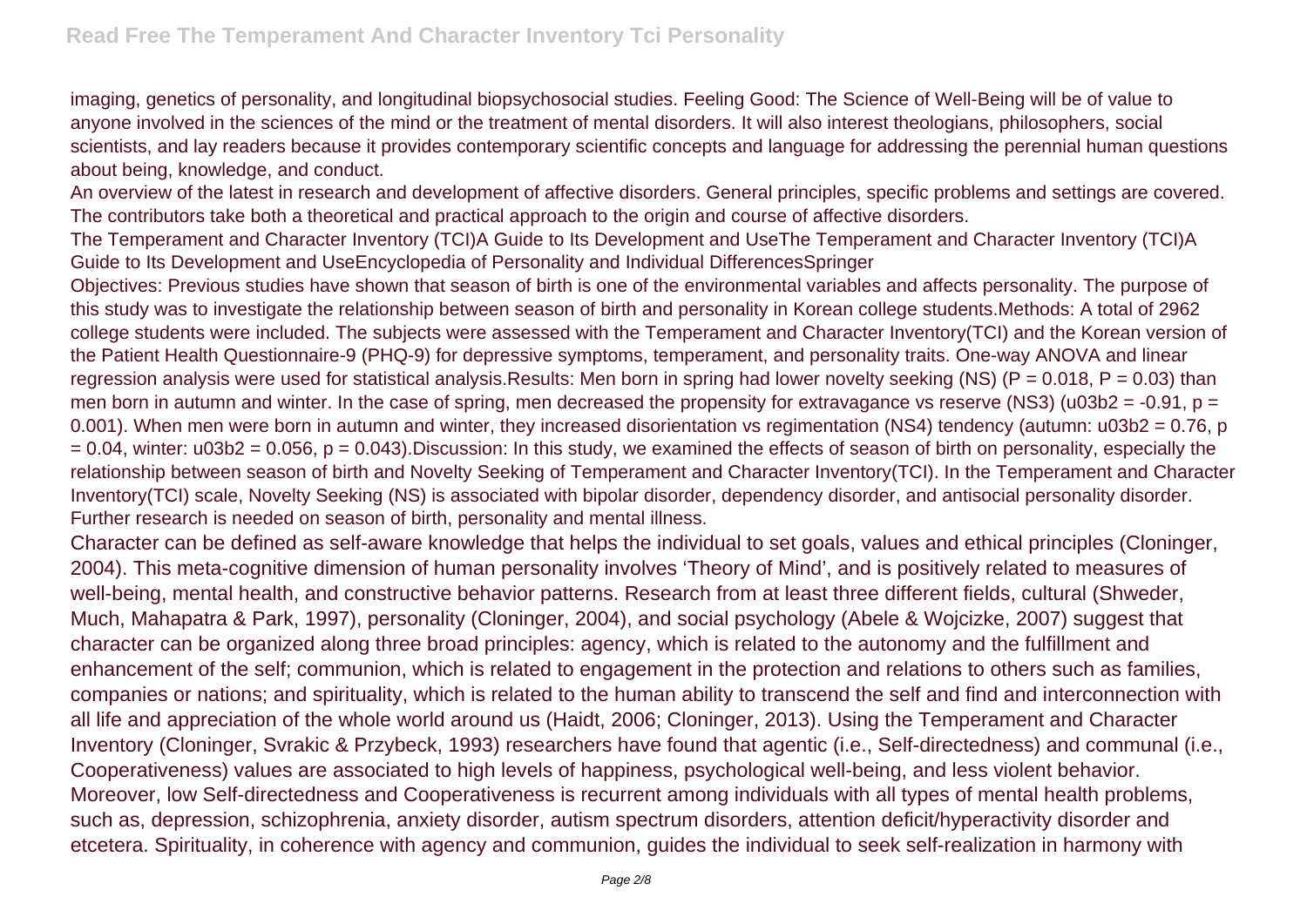others and nature in the changing world (Cloninger, 2013). Seeing character as self-awareness of the self in three dimensions has also been associated to human responsibility and empowerment. This research topic will focus on all article types that put forward findings regarding: • Character as a protective factor against mental illness. • Character's association to conduct disorders and violent behavior. • Character as a promoter of happiness, life satisfaction, and well-being. • The etiology of character. • Longitudinal studies on character. • Agency, communion, and spirituality as broad dimensions for the conceptualization of positive measures of mental health. • Innovative methods to measure or conceptualize character. • Non-linear effects of character on mental health. • Character as a measure/conceptualization of responsibility. • Character in school and work place settings. • Character in relation to empowerment.

This Encyclopedia provides a comprehensive overview of individual differences within the domain of personality, with major subtopics including assessment and research design, taxonomy, biological factors, evolutionary evidence, motivation, cognition and emotion, as well as gender differences, cultural considerations, and personality disorders. It is an up-to-date reference for this increasingly important area and a key resource for those who study intelligence, personality, motivation, aptitude and their variations within members of a group.

Character and Personality Type will change the way you look at personality type and development. Contains Dr. Nardi's long awaited 64 character biographies-4 for each type with illustrations-gives you a new look at the differences within personality type. Despite emergent attempts to connect temperament to a neurobiological etiology there has been little research that focuses on the relationship between temperament and character and neuropsychological test performance. Therefore, the aim of this study is to explore the relationship between temperament, character and performance on neuropsychological tests of executive functioning. Temperament and character dimensions were operationalized according to the Temperament and Character Inventory (TCI), a 240-item measure that is based on the psychobiological theory of personality. Neuropsychological performance was measured on the University of Pennsylvania Computerized Neuropsychological Test Battery (PennCNP), which is a test of executive functioning and abstract reasoning. The PennCNP comprised a test of Motor Praxis (MPRAXIS), the Penn Abstraction, Inhibition and Working Memory Task (AIM), the Letter-N-Back (LNB2), the Penn Conditional Exclusion Task (PCET), the Penn Short Logical Reasoning Task (SPVRT) and the Short Raven's Progressive Matrices (SRAVEN). The sample comprised 422 first year psychology students at a residential university in South Africa. The results from this explorative study showed a moderate relationship between temperament, character and executive functioning. The temperament dimensions Novelty Seeking and Reward Dependence were positively related to AIM-NM, AIM and SPVRT, and inversely related to MPRAXIS. These results validate the importance of research that investigates the relationship between temperament and character dimensions and neuropsychological performance. This authoritative book addresses major topics in childhood temperament in such areas as concepts and measures, biological bases of individual differences in temperament, developmental issues, applications of temperament research in clinical and educational settings, sociocultural and other group factors as well as historical perspectives. Each section begins with a major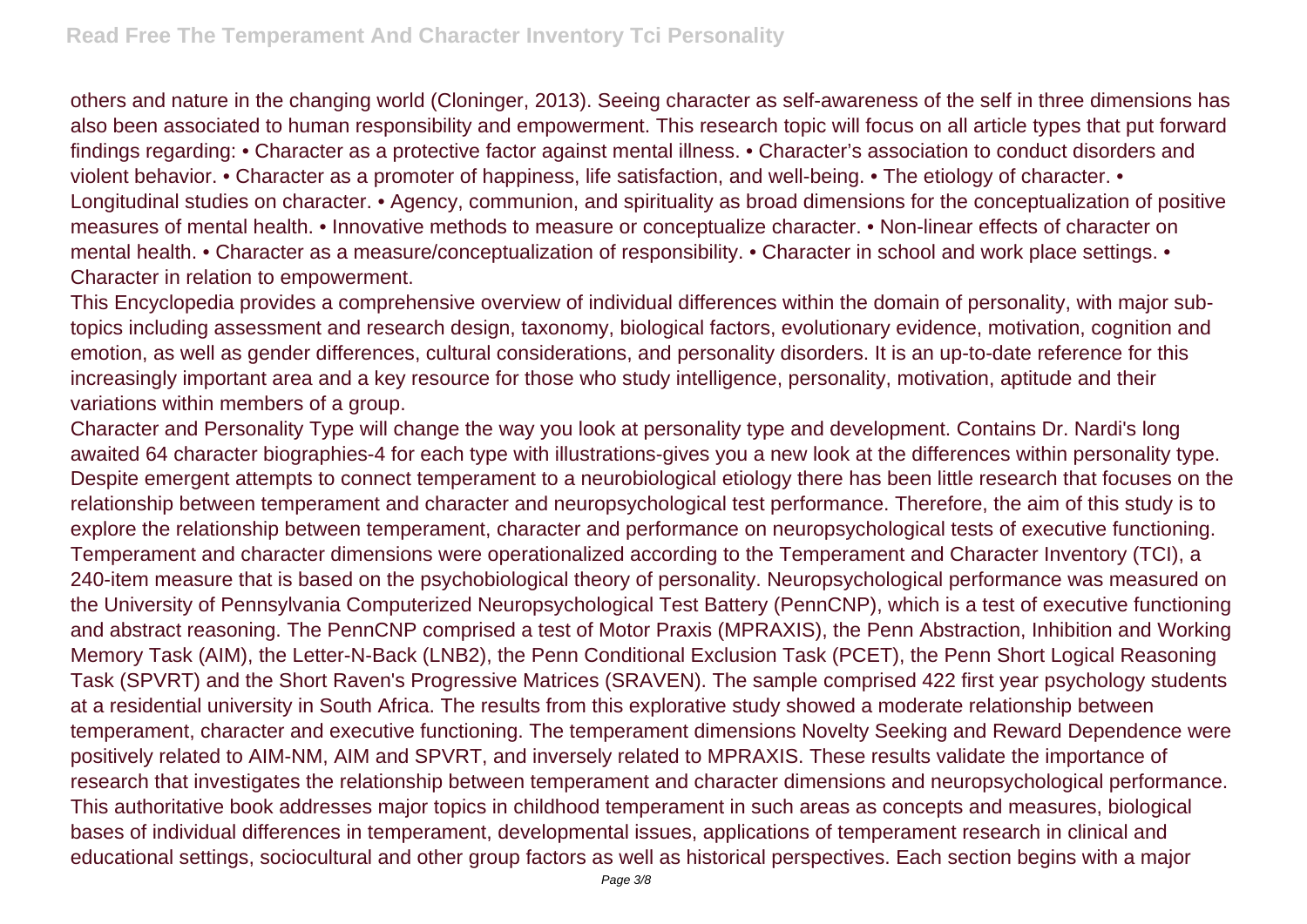chapter by one of the editors, followed by shorter contributions written by active researchers in the field.

How do individual differences interact with situational factors to shape social behavior? Are people with certain traits more likely to form lasting marriages; experience test-taking anxiety; break the law; feel optimistic about the future? This handbook provides a comprehensive, authoritative examination of the full range of personality variables associated with interpersonal judgment, behavior, and emotion. The contributors are acknowledged experts who have conducted influential research on the constructs they address. Chapters discuss how each personality attribute is conceptualized and assessed, review the strengths and limitations of available measures (including child and adolescent measures, when available), present important findings related to social behavior, and identify directions for future study.

The assessment of individual differences has a long history. As early as 2200 B.C. the Chinese were employing methods to select candidates for civil service positions. Over the ensuing centuries philosophers, theologians, and the nobility all noticed and debated the role of "character" in shaping the destiny and quality of individual lives. This interest spawned widely different methods of evaluating the timbre of temperament-bumps on the head, lines on the hand, shape of the body-all of which were em ployed in attempts to gain insight into basic human motives. The emer gence of the scientific method and its application to this endeavor reinvigorated society's efforts in this direction, and an abundant variety of assessment instruments consequently became available. The outbreak of World War I created a need for the efficient assess ment of individual differences in large groups. Such instruments as the Woodworth Personal Data Sheet and the Army Alpha Test resulted in gen uine breakthroughs in assessment technology. These tests provided stan dardized sets of items that permitted quantitative comparisons among people. Over the years, numerous scales have been developed which have been based on widely differing levels of psychometric sophistication. A hypothesised association between personality and emotional processing was investigated within the framework of Cloninger's psychobiological theory. According to this model, personality development is based on the interaction between two domains: temperament and character. A non-experimental, correlational design was applied, using existing data from a sample of 630 South African first year psychology students who completed the Temperament and Character Inventory (TCI) and the University of Pennsylvania Computerised Neuropsychological Test Battery (PennCNP). Canonical correlation analysis yielded significant associations between character variables Self-Directedness, Cooperativeness, and Self-Transcendence as measured and defined by the TCI and items from Penn Facial Memory Test (CPF) and Penn Emotion Discrimination Task (ED40), respectively. In this exploratory study participants lower in Self-Directedness and Cooperativeness were more efficient in facial recognition compared to participants higher in these dimensions. Conversely, individuals higher in Self-Directedness and Cooperativeness were more accurate in the discrimination of happy and sad emotions, respectively. Participants with higher Self-Transcendence performed better in facial recognition but were less accurate in discriminating between happy and sad faces. These results affirm the importance of further research into the association between temperament and character and emotional processing. Using the authors' over thirteen years of experience at the psychosis-risk clinic at Yale University School of Medicine, The Psychosis-Risk Syndrome presents a concise handbook that details the diagnostic tools and building blocks that comprise the Structural Interview for Psychosis-Risk Syndromes, or SIPS. Clear and to the point, this volume provides an in-depth description of this new clinical high-risk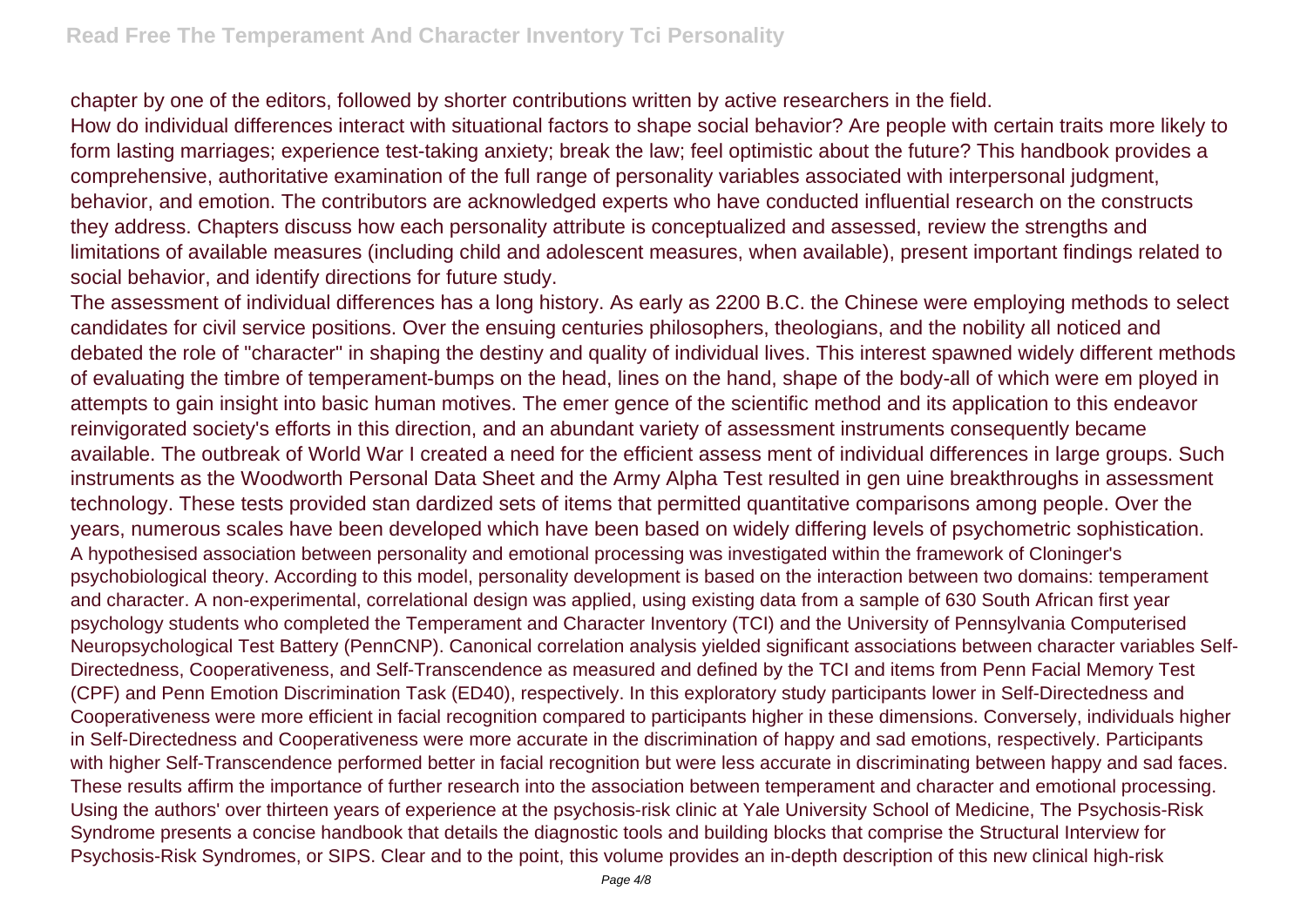population, along with instructions on how to use the SIPS to evaluate persons for psychosis-risk.The handbook's main section takes the reader step-by-step through the SIPS evaluation, tracking how patients and families find their way to the clinic, the initial interview, the evaluation process, and the summary session consisting of findings and future options. The core diagnostic symptoms of the SIPS and psychosis-risk states are illustrated with dozens of symptom and case examples drawn from real but disguised patients from the Yale clinic. With an emphasis on clinical usefulness, the handbook finishes with "practice cases" for the reader to test his or her new skills at evaluating clinical populations for psychosis-risk.

Individual Differences and Personality, Third Edition provides a comprehensive overview of research on personality. The book begins with the main approaches to the study of personality, basic principles of personality measurement, the concept of personality traits, and the major dimensions of personality variation. Further chapters review personality change and stability, biological causal mechanisms, genetic and environmental influences and evolutionary adaptive function. Personality disorders are examined as are life outcomes—such as relationships, work, health, and others—that are predicted by personality characteristics. The book additionally examines important individual differences, such as mental abilities, vocational interests, religious beliefs, political attitudes and sexuality. The third edition is updated with new findings on age-related differences in personality, on sexual orientation and personality, on socially desirable responding in personality assessment, and on the biological and social origins of mental ability differences. Treatments of several topics have been streamlined, including reliability and validity, developmental change, genetic and environmental influences and the structure of mental abilities. Organized by issues in personality research rather than by theorists Identifies main traits in personality and explains personality assessment Examines the impact of personality on life outcomes Explores developmental, genetic and evolutionary aspects of personality Includes other psychological characteristics (abilities, interests, beliefs and attitudes)

This comprehensive reference, edited by one of the leading experts in the field, assimilates the newest and most effective treatment techniques for the personality disorders. Each chapter is written by leading scholars in the Cognitive-Behavior, Humanistic and Integrative theoretical models. In addition to a detailed case example in each chapter, additional case studies are integrated and used throughout. For the past twenty years Keirsey has continued to investigate personality differences, to refine his theory of the four temperaments and to define the facets of character that distinguish one from another. His findings form the basis of Please Understand Me II, an updated and greatly expanded edition of the book, far more comprehensive and coherent than the original, and yet with much of the same easy accessibility. One major addition is Keirsey's view of how the temperaments differ in the intelligent roles they are most likely to develop. Each of us, he says, has four kinds of intelligence, tactical, logistical, diplomatic, strategic, though one of the four interests us far more than the others, and thus gets far more practice than the rest. Like four suits in a hand of cards, we each have a long suit and a short suit in what interests us and what we do well, and fortunate indeed are those whose work matches their skills. As in the original book, Please Understand Me II begins with The Keirsey Temperament Sorter, the most used personality inventory in the world. But also included is The Keirsey Four-Types Sorter, a new short questionnaire that identifies one's basic temperament and then ranks one's second, third, and fourth choices. Share this new sorter with friends and family, and get set for a lively and fascinating discussion of personal styles.

Objectives: To investigate the association between temperament/character and mood state.Background and aims: Although it is difficult to delineate a boundary between temperament/character and mood state, it is important to know which temperament/character may be particularly associated with mood state. In the present study, I investigated the association between temperament and character scores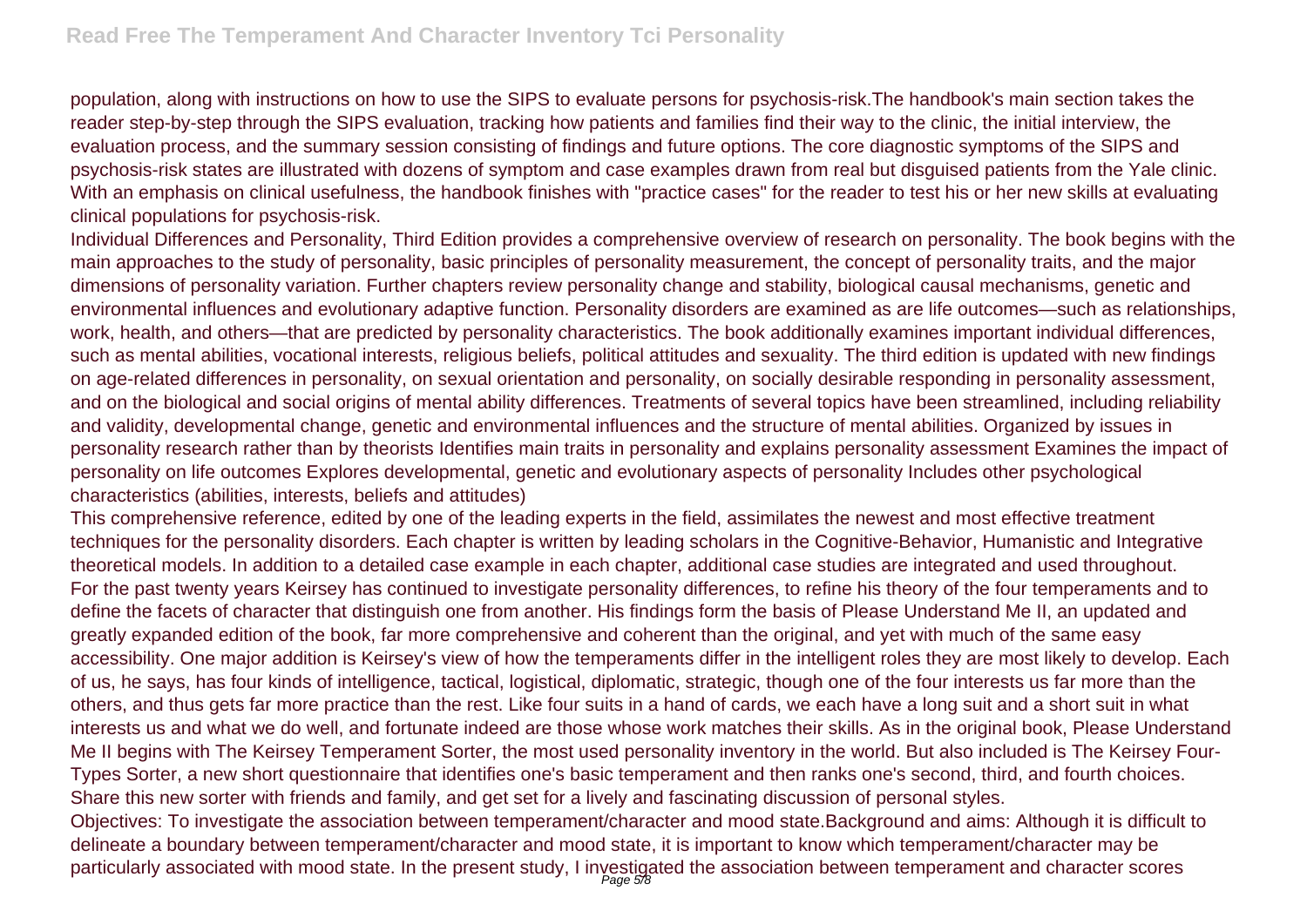measured by TEMPS-A and Temperament and Character Inventory (TCI) and mood state scores measured by Hamilton Depression Rating Scale (HDRS) and Young Mania Rating Scale (YMRS). Materials and methods: Using our database, the data of 111 healthy subjects with both TCI, TEMPS-A, HDRS and YMRS scores were secondarily used for the present study. The study population comprised 67 men and 44 women, with a mean age of 26.3 years (range, 20u201342 years). The association of temperament scores of the TEMPS-A, TCI, and mood state scores was analyzed by the Pearson correlation coefficient.Results: HDRS (i.e., depressive) scores were significantly and positively associated with depressive, anxious, and irritable temperament scores of TEMPS-A and harm avoidance scores of TCI whereas HDRS scores were significantly and negatively associated with self-directedness scores of TCI. YMRS (i.e., manic) scores were not associated with any item scores of TEMPS-A or TCI.Conclusions: The preset findings suggest that in particular, depressive, anxious, and irritable temperament and harm avoidance may be positively associated with depressive state whereas self-directedness may be negatively associated with depressive state. These findings should be borne in mind when considering the scores of TEMPS-A and/or TCI. The Five Factor Model, which measures individual differences on extraversion, agreeableness, conscientiousness, emotional stability, and openness to experience, is arguably the most prominent dimensional model of general personality structure. In fact, there is now a considerable body of research supporting its construct validity and practical application in clinical, health, and organizational settings. Taking this research to the forefront, The Oxford Handbook of the Five Factor Model showcases the work of expert researchers in the field as they each offer important insight and perspective on all that is known about the Five Factor Model to date. By establishing the origins, foundation, and predominance of the Five Factor Model, this Handbook will focus on such areas as construct validity, diagnosis and assessment, personality neuroscience, and how the Five Factor Model operates in business and industry, animal personality, childhood temperament, and clinical utility.

Research on personality psychology is making important contributions to psychological science and applied psychology. This second edition of The Cambridge Handbook of Personality Psychology offers a one-stop resource for scientific personality psychology. It summarizes cutting-edge personality research in all its forms, including genetics, psychometrics, social-cognitive psychology, and real-world expressions, with informative and lively chapters that also highlight some areas of controversy. The team of renowned international authors, led by two esteemed editors, ensures a wide range of theoretical perspectives. Each research area is discussed in terms of scientific foundations, main theories and findings, and future directions for research. The handbook also features advances in technology, such as molecular genetics and functional neuroimaging, as well as contemporary statistical approaches. An invaluable aid to understanding the central role played by personality in psychology, it will appeal to students, researchers, and practitioners in psychology, behavioral neuroscience, and the social sciences.

It analyzes the association between personality and psychopathology from several interlocking perspectives - descriptive, developmental, etiological, and therapeutic -- concluding that the association is strong and important, no matter what angle it is considered from.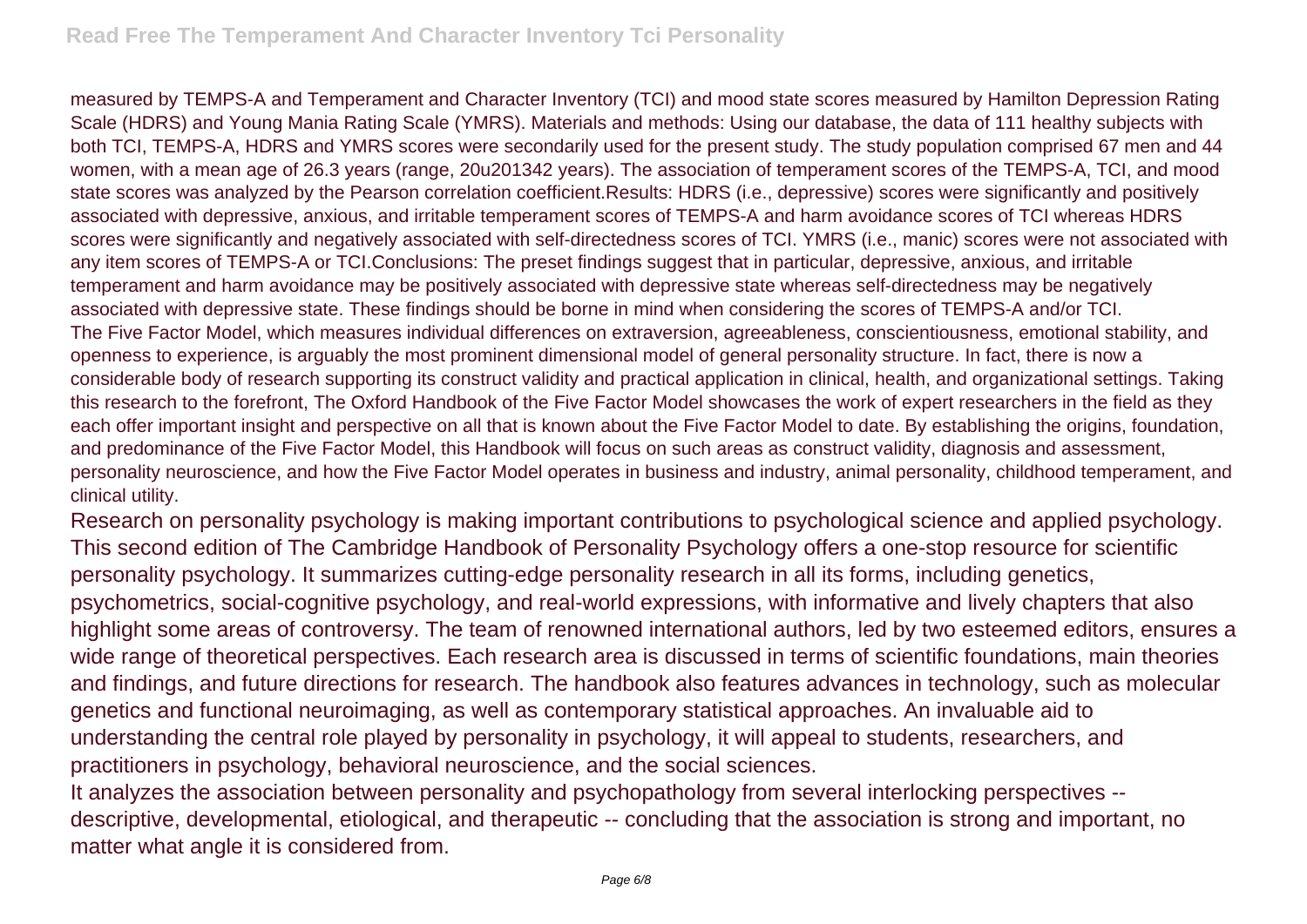An exploration of human behavior examines the innate aspects of love, sex, and marriage, discussing flirting behavior, courting postures, the brain chemistry of attraction, divorce and adultery in societies around the world, and more. Reprint. Intriguing information about twins, adoptions and other family relationships is offered in this volume, which explores how genes and environment act jointly to create individual differences in temperament and personality. Loehlin examines the relative contributions of genes and environment to major dimensions of personality and to personality change over time, and discusses how genotype-environment findings for personality compare with neighbouring trait domains such as ability. The book concludes with an analysis of how research results on individual personality variation relate to evolutionary views about human nature.

"This updated and expanded second edition of this influential book has no competition. There is no competition because there are no other books like it on the market and also because of the breadth and importance of the topics that are covered by leading-edge researchers in the field....Would be an excellent centerpiece for graduate courses in personality psychology. It provides state-of-the-art reviews of theories, statistical methods, assessment methods, and research findings. The topics and the quality of the writing should make the book highly appealing to students in both personality and abnormal psychology."--PsycCRITIQUES This long-awaited, completely new update to a classic text offers a state-ofthe-art overview of a rapidly growing field that seeks to integrate the study of normal and abnormal personality. Written by some of the most influential personologists of the 21st century, including Aaron Beck, C. Robert Cloninger, Robert McCrae, and Theodore Millon, chapters show how current theories, statistical methods, and assessment instruments can be used to understand the entire spectrum of personality functioning, from normal to disordered. With graduate students and professionals new to the field in mind, this book provides information about the central issues that are being addressed by researchers and clinicians in the realm of normal-abnormal personality today. In addition, it provides essential terminology, ideas, and methods that are unique to the field at large as well as basic tools needed to become a participant in normal-abnormal psychology. Divided into three parts, the book presents an overview of major theories, statistical methods, and measurement instruments, including: Seven influential models of personality and psychopathology Four statistical methods for use in taxonomy, diagnosis, similarities and differences between normal and abnormal personality, and genetic and environmental influences Problems and pitfalls in designing empirical studies in the realm of normal-abnormal personality Empirically-based introductions and reviews of five widely-used instruments for assessing normal-abnormal personality

Objective : The aim of this study was to examine what effects the temperament and character of high risk pregnant women had on their depression, anxiety, and maternal fetal attachment.Methods : A hundred and five high risk pregnant